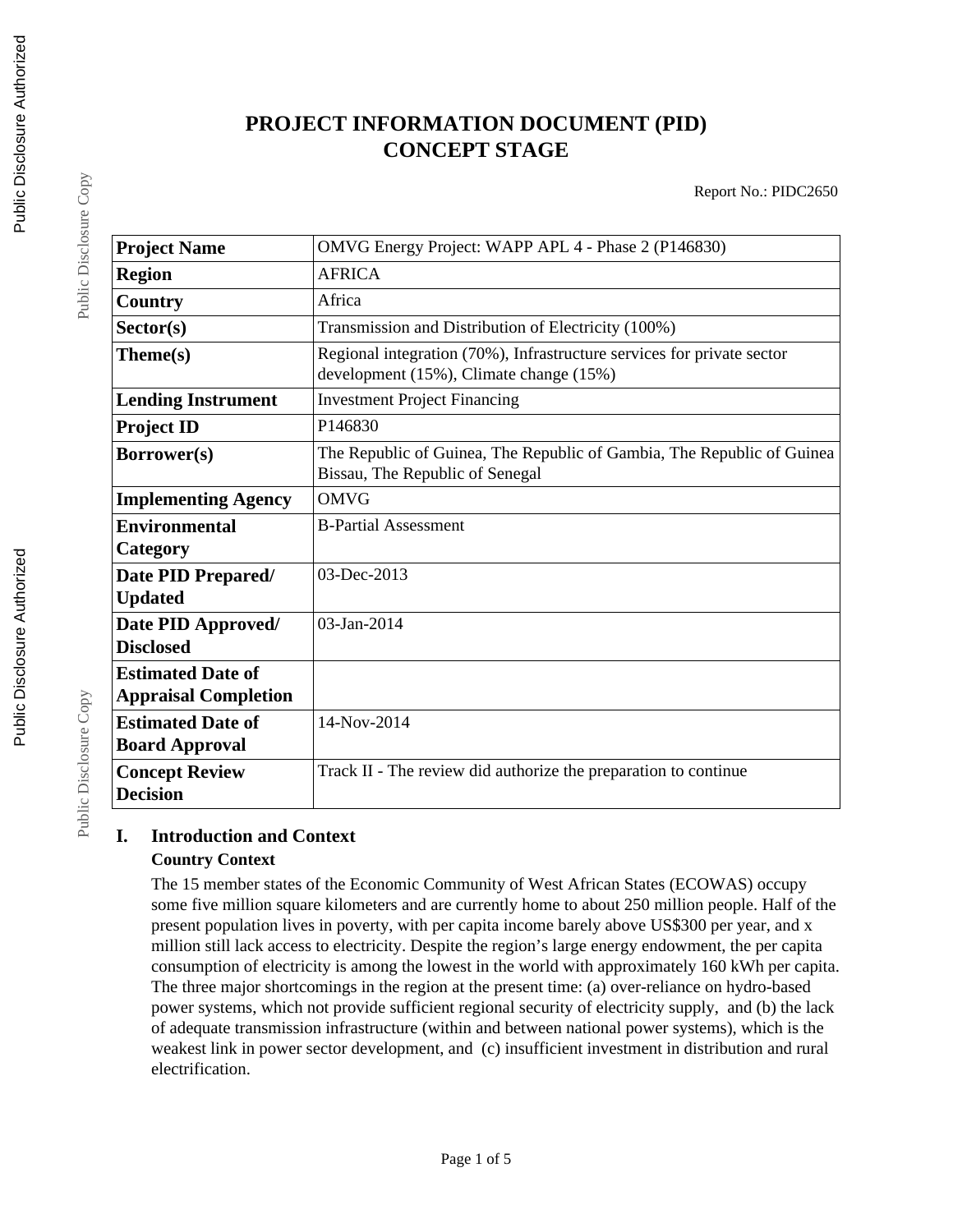Acknowledging the fact that past efforts to achieve national self-sufficiency in electricity supply have been uneconomical due to the high cost of establishing power generation and transmission infrastructure, ECOWAS Member States have has formed and put in place the West Africa Power Pool (WAPP) – a cooperative power pooling mechanism for integrating national power system operations into a unified regional electricity market – with the expectation that it will, over the medium to long term, assure citizens of a stable and reliable electricity supply at affordable costs.

#### **Sectoral and Institutional Context**

The Member States of ECOWAS prepared a Master Plan as the blueprint for the integration of their electricity networks. The Implementation "road map" of the WAPP Infrastructure Program is based on realizing distinct but mutually reinforcing infrastructure sub-programs, which when fully realized will converge into a unified, well-functioning regional power pooling mechanism in West Africa. The five (5) sub-programs being implemented by WAPP are the following: (i) Coastal Transmission Backbone Subprogram (Cote d'Ivoire, Ghana, Benin/Togo, Nigeria), (ii) Inter-zonal Transmission Hub Sub-program (Burkina Faso and Mali via Ghana, OMVS via Mali, Liberia-Sierra Leone-Guinea via Cote d'Ivoire),(iii) OMVG/OMVS Power System Development Subprogram (The Gambia, Guinea, Guinea Bissau, Mali, Senegal), and (iv) North-core Transmission Subprogram (Nigeria, Niger, Burkina Faso, Benin):- Aims to upgrade and extend existing capacity to transfer low cost energy supply to Niger, Burkina Faso, North Benin/Togo.

The World Bank has supported the WAPP through the adjustable program lending (APL) instrument, within the framework of the World Bank's Regional Integration Assistance Strategy (RIAS) for West Africa, as the vehicle for providing IDA credit support to the WAPP initiative. The APL instrument enables IDA credit support to be provided in a flexible manner – when borrowers have satisfied the policy triggers (country commitments under the ECOWAS Energy Protocol, EEP) and when individual WAPP priority investments are ready to receive IDA credit support. The four phases of the APL under the WAPP program have mobilized 757.9 million.

The latest version of the WAPP Master Plan includes the proposed interconnection loop between Senegal, The Gambia, Guinea-Bissau and Guinea on the priority list of projects. The Interconnection loop includes the following components: (i) 1709 km of power transmission line in 225 kV, and (ii) 15 substations HV / MV for powering loads National Electricity Companies. The OMVG sub-region (particularly Guinea) has almost 6000 MW of hydro-generation potential.

#### **Relationship to CAS**

The activities proposed under this project are well aligned with the strategic context in each country that aims for improved access to affordable electricity. Similarly, the project is also in line with Africa's energy strategy, in particular the first three pillars: (a) Expanding electricity coverage, (b) Scaling up regional power generation and transmission capacity, and (c) Improving sector planning and utility performance.

The project is supported by the recently Board-approved paper "Directions for the World Bank Group's Energy Sector" which puts a strong emphasis on leveraging private sector resources and experience to enable reliable and more efficient energy sectors in developing countries. In addition, the paper explicitly states that "the WBG will support the move toward a more sustainable energy mix through regulatory and policy analysis, capacity building, technical and advisory services, financing and guarantees, and partnerships."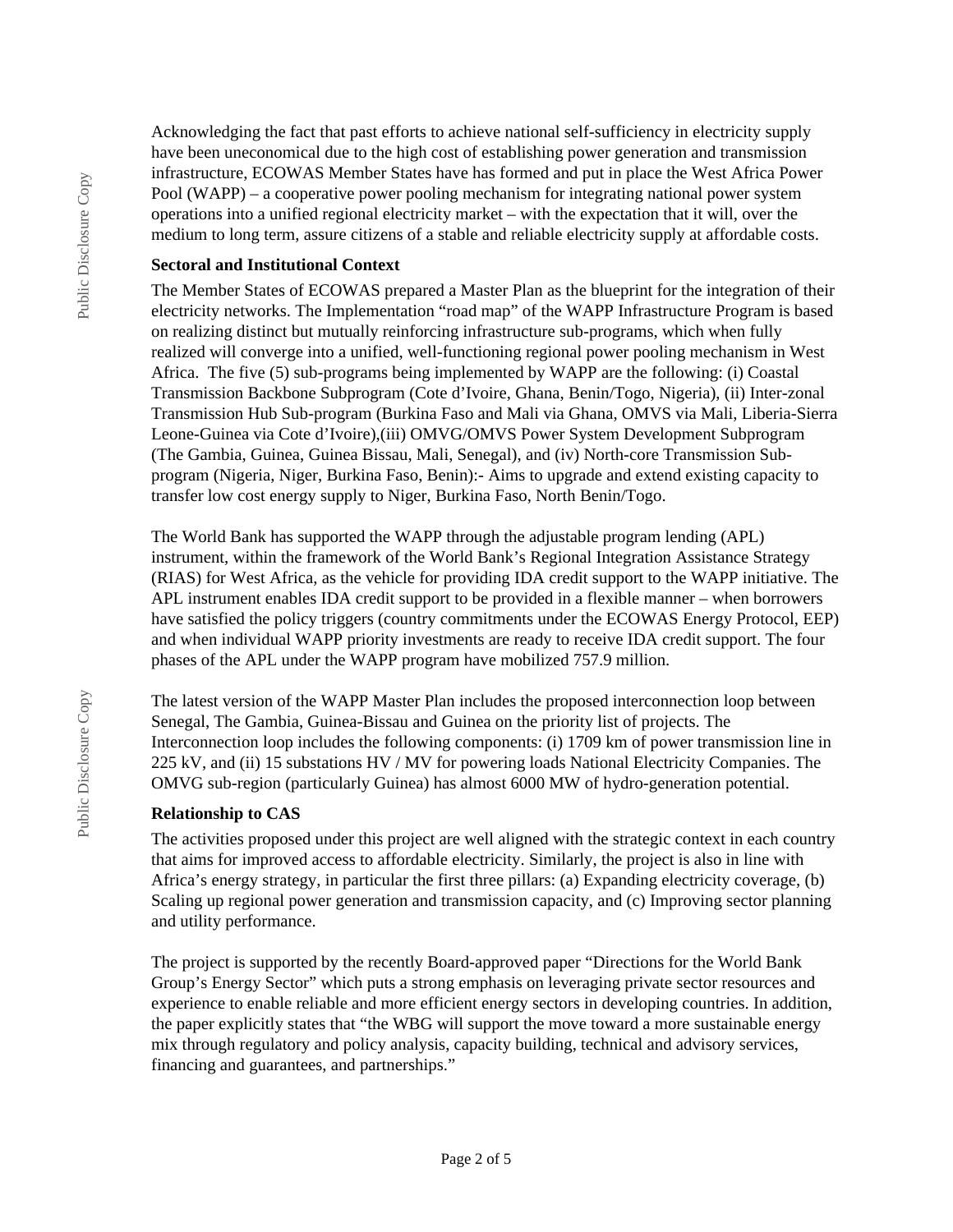## **II. Proposed Development Objective(s)**

## **Proposed Development Objective(s) (From PCN)**

8. The project developmental objective is to increase electricity supply to Gambia, Guinea, Guinea-Bissau and Senegal through developing the interconnection infrastructure.

## **Key Results (From PCN)**

9. The expected outcomes include: (i) increasing cross-border electricity trade between OMVG that will allow more cost efficient coverage of power demand; and (ii) contribute to the development of the renewable energy resources in the sub region to increase supply.

## **III. Preliminary Description**

## **Concept Description**

The proposed WAPP APL 4, Phase 2 (OMV Energy project), would finance three out seven transmission line lots of the OMVG Interconnection Loop, and technical assistance according to the following components:

Component 1: 225 kV Interconnection between Gambia, Guinea, Guinea-Bissau and Senegal (Project Cost US\$ 153million)

This component involves the construction of a 225 kV transmission network capable of handling 800 MW. It includes construction of a 651km of 225 kV transmission line (of a total 1700km in the network), connecting the electrical networks of the four countries of the OMVG (Gambia, Guinea, Guinea-Bissau and Senegal). The 651km of transmission lines includes construction of Lots 5, 6, and 7 according to the following distribution: Senegal: 163 km, US\$ 41.4m; Gambia: 182.8 km, US \$ 45.5m; Guinea: 86 km, USD\$19 m, Guinea Bissau: 217.6 km, US\$ 47.2m.

Component 2: Project Management and Technical Assistance to OMVG Secretariat (Project \$97m, IDA Credit US\$ 20 million)

IDA credit will focus on TA activities related to institutional and commercial activities including: (i) the institutional and commercial arrangements to be put in place in order to ensure a sustainable performance of the generation and transmission facilities through an effective O&M model; (ii) Feasibility studies for at least three hydropower developments in the basin; (iii) structure to empower OMVG to coordinate the use of resources (hydropower) and the development of future generation facilities in such a way as to maximize the long term benefits for each member country

# **Safeguard Policies Triggered by the Project Ves No TBD** Environmental Assessment OP/BP 4.01 ✖ Natural Habitats OP/BP 4.04 ✖ Forests OP/BP 4.36  $\vert x \vert$ Pest Management OP 4.09  $\vert \times$ Physical Cultural Resources OP/BP 4.11 ✖ Indigenous Peoples OP/BP 4.10  $\vert \times \vert$ Involuntary Resettlement OP/BP 4.12 ✖ Safety of Dams OP/BP 4.37  $\vert \times$

## **IV. Safeguard Policies that might apply**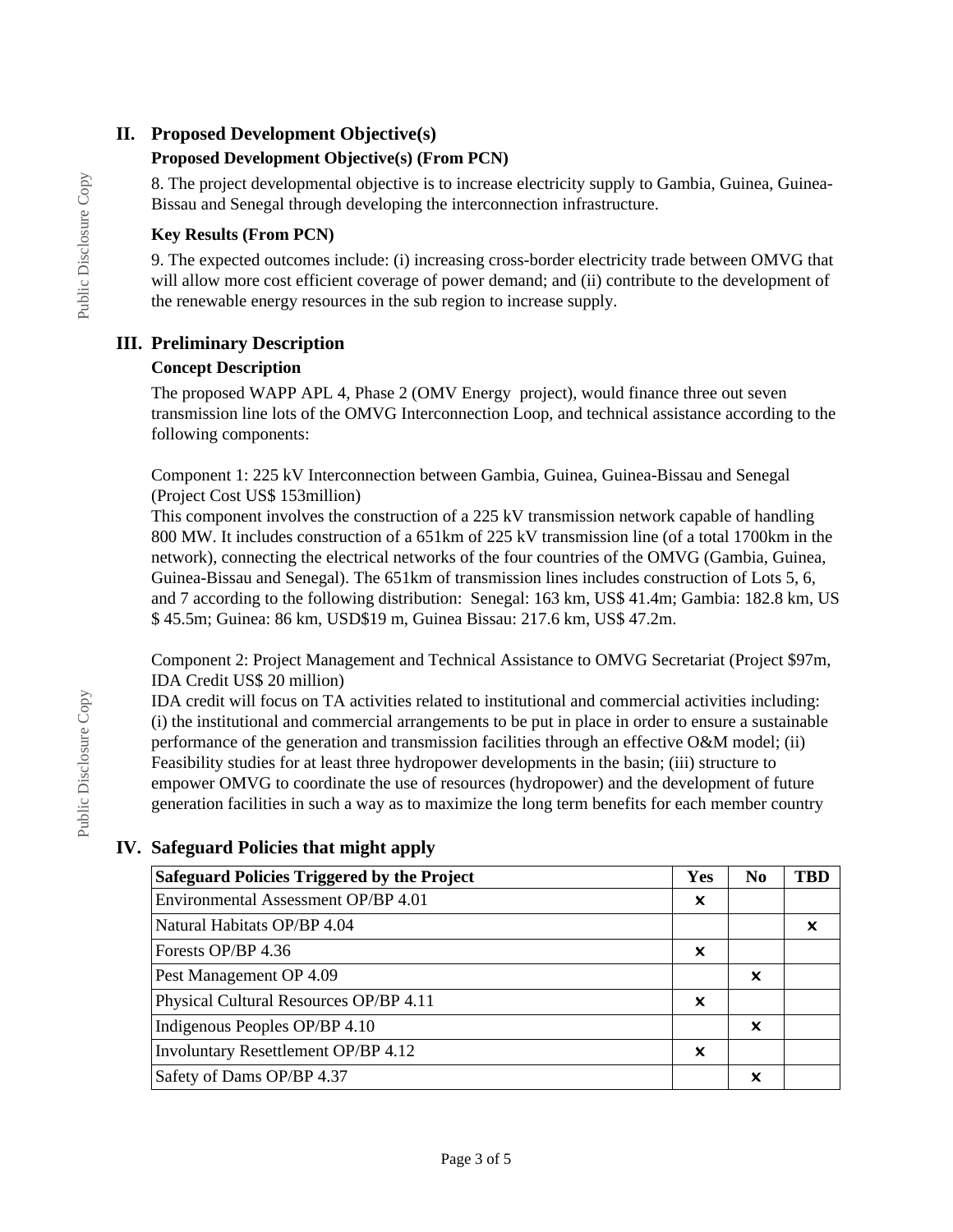| Projects on International Waterways OP/BP 7.50 |  |  |
|------------------------------------------------|--|--|
| Projects in Disputed Areas OP/BP 7.60          |  |  |

# **V. Financing (in USD Million)**

| <b>Total Project Cost:</b>                            | 715.00 | <b>Total Bank Financing:</b> | 173.00 |        |
|-------------------------------------------------------|--------|------------------------------|--------|--------|
| <b>Financing Gap:</b>                                 | 0.00   |                              |        |        |
| <b>Financing Source</b>                               |        |                              |        | Amount |
| <b>BORROWER/RECIPIENT</b>                             |        |                              |        | 0.00   |
| International Development Association (IDA)           |        |                              |        | 173.00 |
| ABU DHABI Abu Dhabi Fund for Arab Economic Developmen |        |                              |        | 20.00  |
| <b>African Development Bank</b>                       |        |                              |        | 100.00 |
| <b>ECOWAS Bank for Investment and Development</b>     |        |                              |        | 27.00  |
| <b>EC</b> European Investment Bank                    |        |                              |        | 112.00 |
| FRANCE Govt. of [MOFA and AFD (C2D)]                  |        |                              |        | 50.00  |
| Islamic Development Bank                              |        |                              |        | 168.00 |
| GERMANY KREDITANSTALT FUR WIEDERAUFBAU (KF            |        |                              |        | 35.00  |
| West African Development Bank                         |        |                              |        | 30.00  |
| Total                                                 |        |                              |        | 715.00 |

## **VI. Contact point**

# **World Bank**

Contact: Pedro E. Sanchez

Title: Lead Energy Specialist

Tel: 458-5711

Email: psanchez2@worldbank.org

## **Borrower/Client/Recipient**

| Name:    | The Republic of Guinea        |
|----------|-------------------------------|
| Contact: |                               |
| Title:   |                               |
| Tel:     |                               |
| Email:   |                               |
| Name:    | The Republic of Gambia        |
| Contact: |                               |
| Title:   |                               |
| Tel:     |                               |
| Email:   |                               |
| Name:    | The Republic of Guinea Bissau |